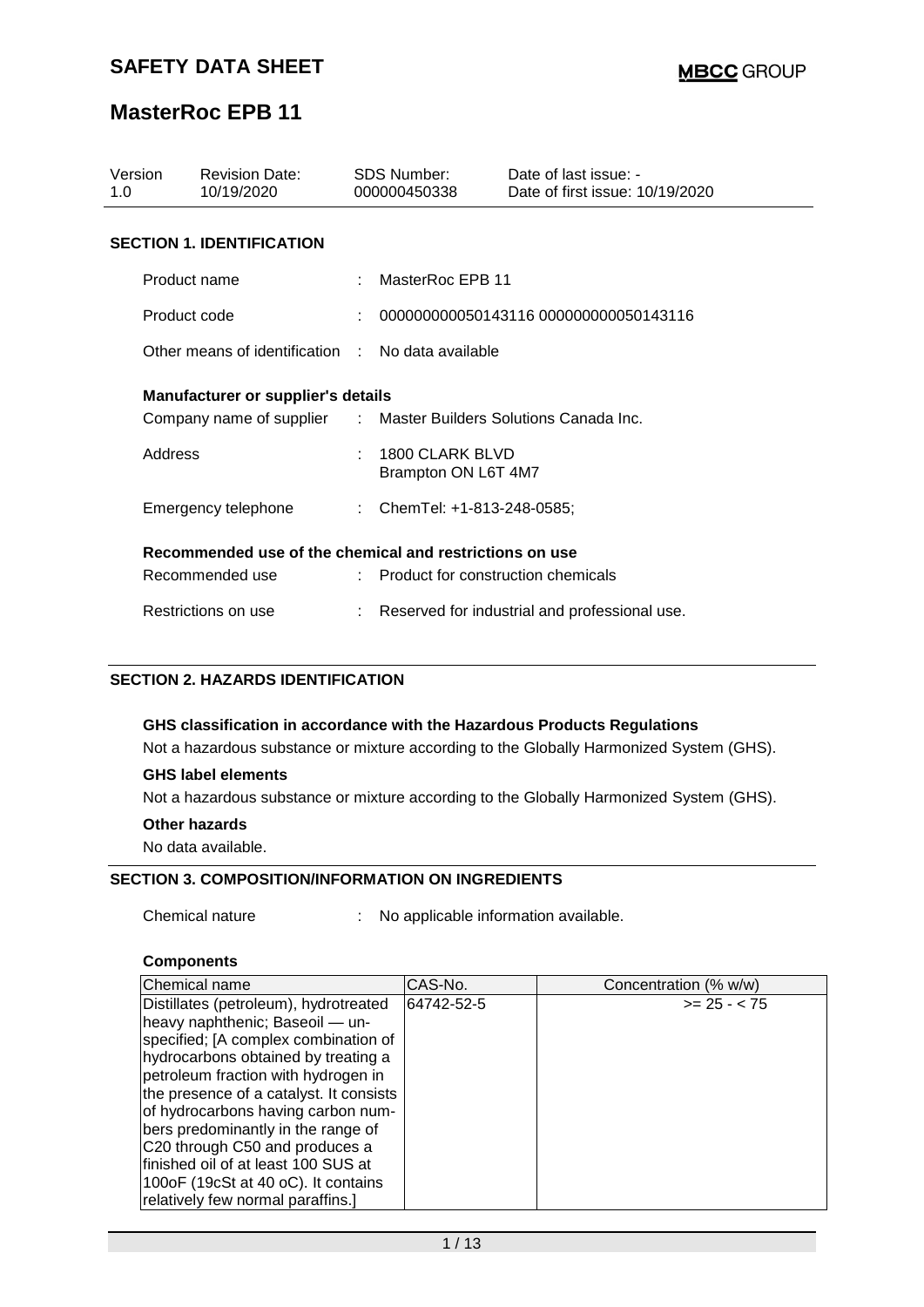| Version<br>1.0 | <b>Revision Date:</b><br>10/19/2020                                                                                                                                                                                                                                                                                                                                                  | <b>SDS Number:</b> | 000000450338 | Date of last issue: -<br>Date of first issue: 10/19/2020 |               |
|----------------|--------------------------------------------------------------------------------------------------------------------------------------------------------------------------------------------------------------------------------------------------------------------------------------------------------------------------------------------------------------------------------------|--------------------|--------------|----------------------------------------------------------|---------------|
|                | Residual oils (petroleum), solvent-<br>dewaxed; Baseoil - unspecified; [A<br>complex combination of hydrocar-<br>bons obtained by removal of ong,<br>branched chain hydrocarbons from a<br>residual oil by solvent crystalli zation.<br>It consists of hydrocarbons having<br>carbon numbers predominantly<br>greater than C25 and boiling above<br>approxi mately 400 oC (752 oF).] |                    | 64742-62-7   |                                                          | $>= 25 - 50$  |
|                | Distillates (petroleum), solvent-<br>dewaxed heavy paraffinic                                                                                                                                                                                                                                                                                                                        |                    | 64742-65-0   |                                                          | $>= 5 - < 15$ |
|                | Zinc bis[O,O-bis(2-ethylhexyl)]<br>bis(dithiophosphate)                                                                                                                                                                                                                                                                                                                              |                    | 4259-15-8    |                                                          | $>= 1 - < 3$  |

### **SECTION 4. FIRST AID MEASURES**

| General advice                                         | First aid personnel should pay attention to their own safety.<br>If the patient is likely to become unconscious, place and<br>transport in stable sideways position (recovery position).<br>Immediately remove contaminated clothing.<br>Do not leave the victim unattended. |
|--------------------------------------------------------|------------------------------------------------------------------------------------------------------------------------------------------------------------------------------------------------------------------------------------------------------------------------------|
| If inhaled                                             | Keep patient calm, remove to fresh air, seek medical atten-<br>tion.<br>Immediately administer a corticosteroid from a con-<br>trolled/metered dose inhaler.                                                                                                                 |
|                                                        | If unconscious, place in recovery position and seek medical<br>advice.<br>If symptoms persist, call a physician.                                                                                                                                                             |
| In case of skin contact                                | Immediately wash thoroughly with plenty of water, apply ster-<br>ile dressings, consult a skin specialist.                                                                                                                                                                   |
| In case of eye contact                                 | Immediately wash affected eyes for at least 15 minutes under<br>running water with eyelids held open, consult an eye special-<br>ist.                                                                                                                                        |
|                                                        | Remove contact lenses.<br>Protect unharmed eye.<br>If eye irritation persists, consult a specialist.                                                                                                                                                                         |
| If swallowed                                           | Immediately rinse mouth and then drink 200-300 ml of water,<br>seek medical attention.                                                                                                                                                                                       |
|                                                        | Keep respiratory tract clear.<br>Do not give milk or alcoholic beverages.<br>Never give anything by mouth to an unconscious person.<br>If symptoms persist, call a physician.                                                                                                |
| Most important symptoms<br>and effects, both acute and | None known.                                                                                                                                                                                                                                                                  |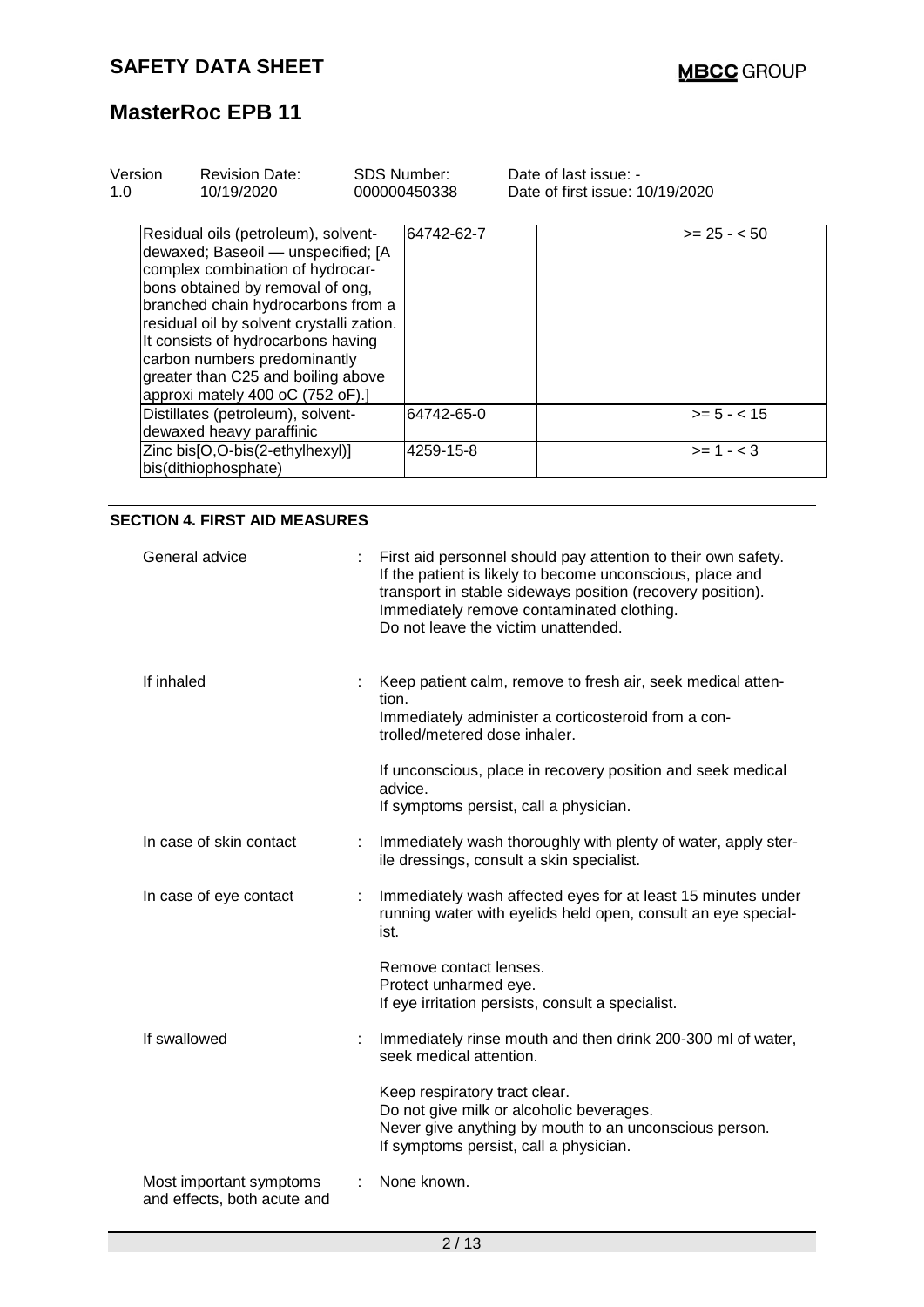### **SAFETY DATA SHEET**

# **MasterRoc EPB 11**

| 1.0                                      | Version            | <b>Revision Date:</b><br>10/19/2020 |  | <b>SDS Number:</b><br>000000450338                                | Date of last issue: -<br>Date of first issue: 10/19/2020                                                                                               |  |  |
|------------------------------------------|--------------------|-------------------------------------|--|-------------------------------------------------------------------|--------------------------------------------------------------------------------------------------------------------------------------------------------|--|--|
|                                          | delayed            |                                     |  |                                                                   |                                                                                                                                                        |  |  |
|                                          | Notes to physician |                                     |  | Treat symptomatically.                                            |                                                                                                                                                        |  |  |
| <b>SECTION 5. FIRE-FIGHTING MEASURES</b> |                    |                                     |  |                                                                   |                                                                                                                                                        |  |  |
|                                          |                    | Suitable extinguishing media        |  | Water spray<br>Foam<br>Dry powder<br>Carbon dioxide (CO2)         |                                                                                                                                                        |  |  |
|                                          | media              | Unsuitable extinguishing            |  | High volume water jet                                             |                                                                                                                                                        |  |  |
|                                          | ucts               | Hazardous combustion prod-          |  | harmful vapours<br>nitrogen oxides<br>fumes/smoke<br>carbon black |                                                                                                                                                        |  |  |
|                                          |                    | Further information                 |  |                                                                   | Standard procedure for chemical fires.<br>Use extinguishing measures that are appropriate to local cir-<br>cumstances and the surrounding environment. |  |  |
|                                          | for fire-fighters  | Special protective equipment :      |  | essary.                                                           | Wear self-contained breathing apparatus for firefighting if nec-                                                                                       |  |  |

#### **SECTION 6. ACCIDENTAL RELEASE MEASURES**

| Personal precautions, protec-<br>tive equipment and emer-<br>gency procedures |    | Use personal protective clothing.<br>Handle in accordance with good building materials hygiene<br>and safety practice. |
|-------------------------------------------------------------------------------|----|------------------------------------------------------------------------------------------------------------------------|
| Environmental precautions                                                     | ÷. | If the product contaminates rivers and lakes or drains inform<br>respective authorities.                               |
| Methods and materials for<br>containment and cleaning up                      |    | Wipe up with absorbent material (e.g. cloth, fleece).<br>Keep in suitable, closed containers for disposal.             |

### **SECTION 7. HANDLING AND STORAGE**

| fire and explosion                             |    | Advice on protection against : Normal measures for preventive fire protection.                                                         |
|------------------------------------------------|----|----------------------------------------------------------------------------------------------------------------------------------------|
| Advice on safe handling                        |    | $\therefore$ For personal protection see section 8.<br>Smoking, eating and drinking should be prohibited in the ap-<br>plication area. |
| Conditions for safe storage                    |    | : Electrical installations / working materials must comply with<br>the technological safety standards.                                 |
| Further information on stor-<br>age conditions | ÷. | Keep only in the original container in a cool, well-ventilated<br>place.<br>Protect from direct sunlight.                              |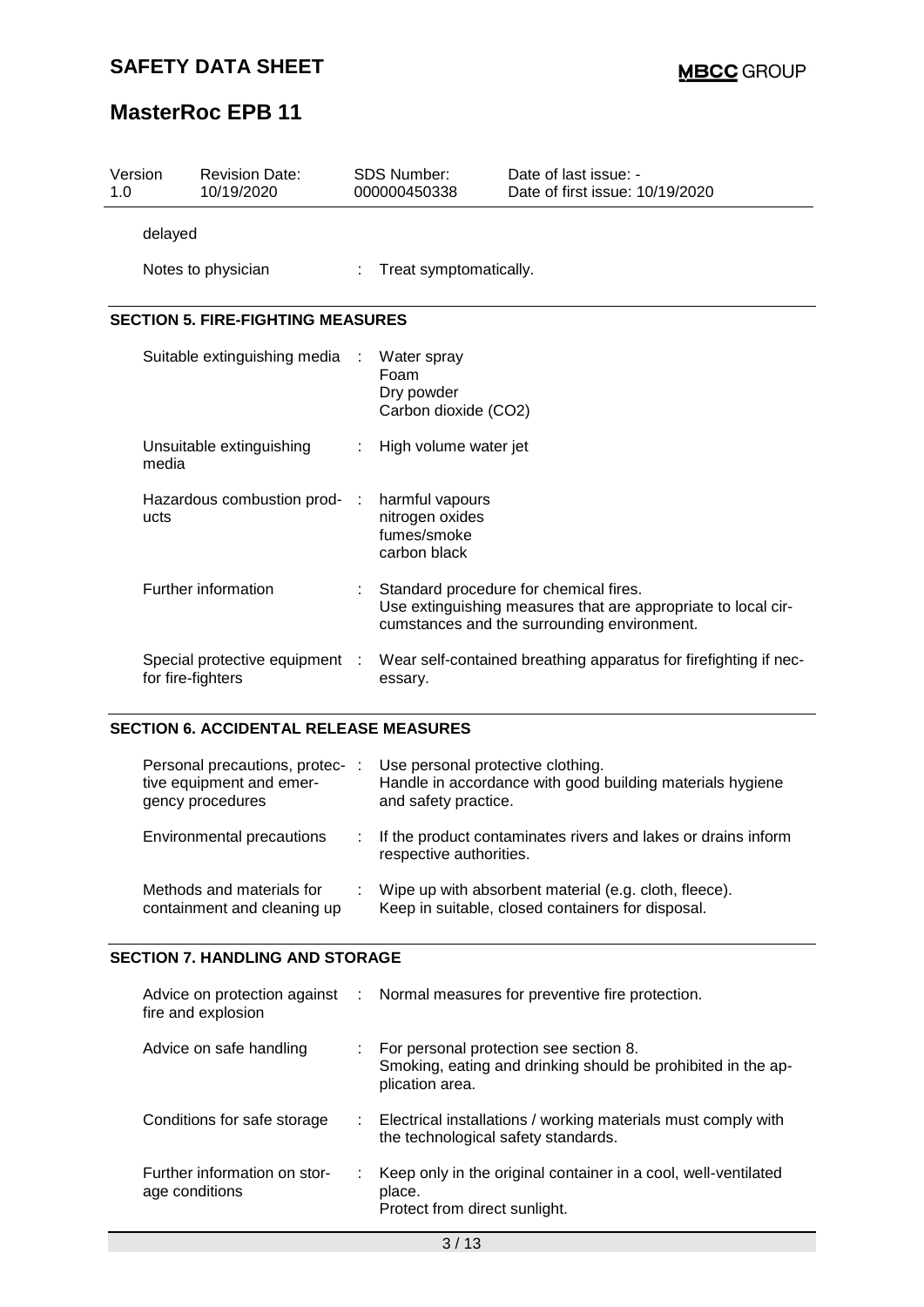| Version<br>1.0     | <b>Revision Date:</b><br>10/19/2020           | SDS Number:<br>000000450338       | Date of last issue: -<br>Date of first issue: 10/19/2020 |  |
|--------------------|-----------------------------------------------|-----------------------------------|----------------------------------------------------------|--|
|                    |                                               | Store protected against freezing. |                                                          |  |
| Materials to avoid |                                               | Observe VCI storage rules.        |                                                          |  |
|                    |                                               |                                   | No materials to be especially mentioned.                 |  |
|                    | Further information on stor-<br>age stability | . No data available               |                                                          |  |

### **SECTION 8. EXPOSURE CONTROLS/PERSONAL PROTECTION**

| Components                                                                                                                                                                                                                                                                                                                                                                                                                         | CAS-No.    | Value type<br>(Form of<br>exposure)          | Control parame-<br>ters / Permissible<br>concentration | <b>Basis</b>                           |
|------------------------------------------------------------------------------------------------------------------------------------------------------------------------------------------------------------------------------------------------------------------------------------------------------------------------------------------------------------------------------------------------------------------------------------|------------|----------------------------------------------|--------------------------------------------------------|----------------------------------------|
| Limestone                                                                                                                                                                                                                                                                                                                                                                                                                          | 1317-65-3  | <b>REL</b> value<br>(Respirable)             | $5$ mg/m $3$                                           | <b>NIOSH</b>                           |
|                                                                                                                                                                                                                                                                                                                                                                                                                                    |            | <b>REL</b> value<br>(Total)                  | 10 mg/m3                                               | <b>NIOSH</b>                           |
|                                                                                                                                                                                                                                                                                                                                                                                                                                    |            | PEL (Respir-<br>able fraction)               | $5$ mg/m $3$                                           | 29 CFR<br>1910.1000<br>(Table Z-1)     |
|                                                                                                                                                                                                                                                                                                                                                                                                                                    |            | PEL (Total<br>dust)                          | 15 mg/m3                                               | 29 CFR<br>1910.1000<br>(Table Z-1)     |
|                                                                                                                                                                                                                                                                                                                                                                                                                                    |            | <b>TWA value</b><br>(Respirable<br>fraction) | $5 \,\mathrm{mg/m}$                                    | 29 CFR<br>1910.1000<br>$(Table Z-1-A)$ |
|                                                                                                                                                                                                                                                                                                                                                                                                                                    |            | <b>TWA value</b><br>(Total dust)             | 15 mg/m3                                               | 29 CFR<br>1910.1000<br>(Table Z-1-A)   |
|                                                                                                                                                                                                                                                                                                                                                                                                                                    |            | <b>TWA</b>                                   | 10 $mg/m3$                                             | <b>CA AB OEL</b>                       |
|                                                                                                                                                                                                                                                                                                                                                                                                                                    |            | TWAEV (to-<br>tal dust)                      | 10 mg/m3                                               | CA QC OEL                              |
|                                                                                                                                                                                                                                                                                                                                                                                                                                    |            | TWA (Total<br>dust)                          | $10$ mg/m $3$                                          | CA BC OEL                              |
|                                                                                                                                                                                                                                                                                                                                                                                                                                    |            | TWA (respir-<br>able dust<br>fraction)       | $3$ mg/m $3$                                           | CA BC OEL                              |
|                                                                                                                                                                                                                                                                                                                                                                                                                                    |            | <b>STEL</b>                                  | 20 mg/m3                                               | CA BC OEL                              |
| Distillates (petroleum), hy-<br>drotreated heavy naphthenic;<br>Baseoil - unspecified; [A<br>complex combination of hydro-<br>carbons obtained by treating a<br>petroleum fraction with hydro-<br>gen in the presence of a cata-<br>lyst. It consists of hydrocar-<br>bons having carbon numbers<br>predominantly in the range of<br>C20 through C50 and produc-<br>es a finished oil of at least 100<br>SUS at 100oF (19cSt at 40 | 64742-52-5 | <b>TWA value</b><br>(Inhalable<br>fraction)  | $5$ mg/m $3$                                           | <b>ACGIHTLV</b>                        |

### **Ingredients with workplace control parameters**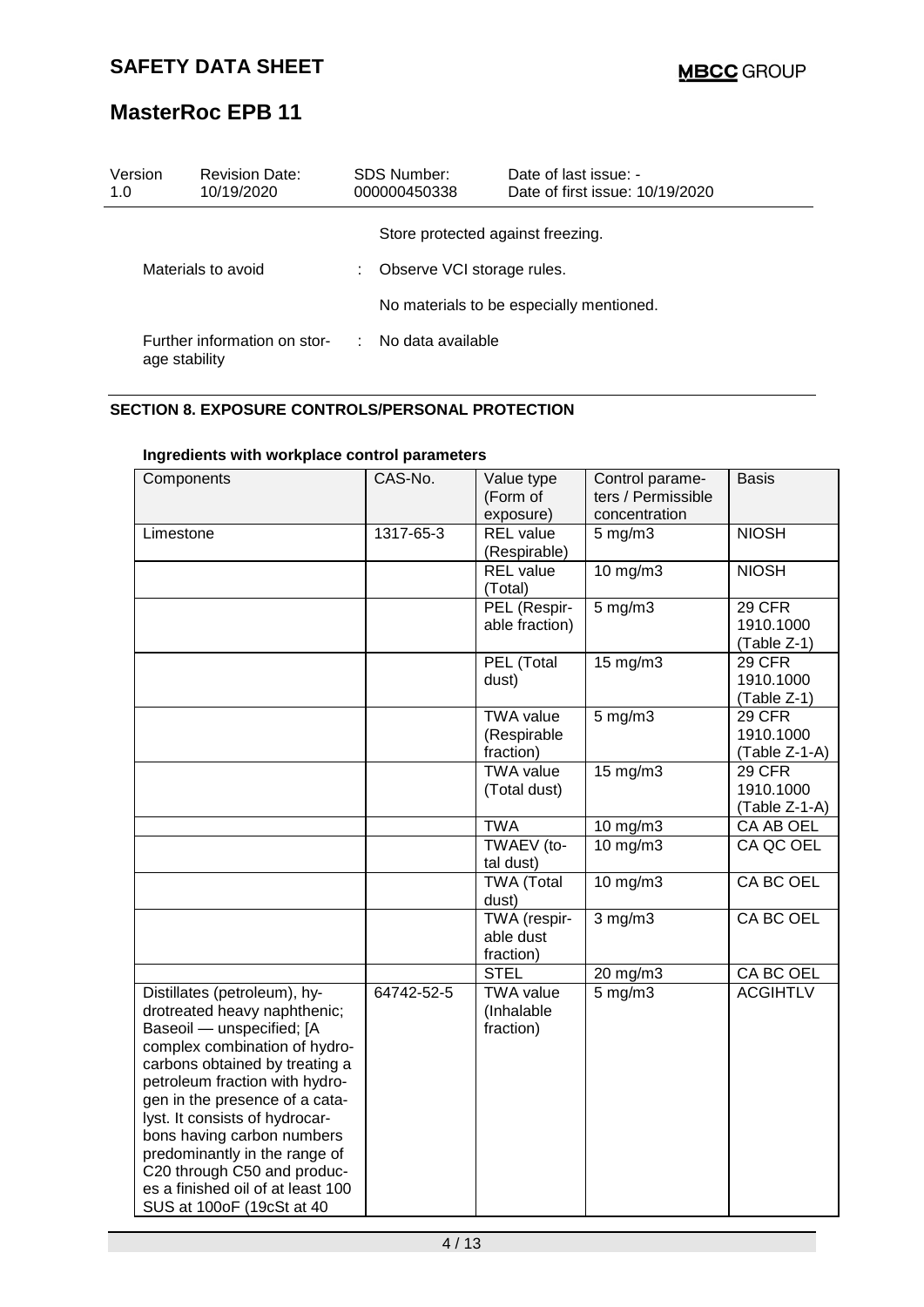| Version<br>1.0 | <b>Revision Date:</b><br>10/19/2020                                                                                                                                                                                                                                                                                                                                                         | SDS Number:<br>000000450338 | Date of last issue: -                        | Date of first issue: 10/19/2020     |                                           |
|----------------|---------------------------------------------------------------------------------------------------------------------------------------------------------------------------------------------------------------------------------------------------------------------------------------------------------------------------------------------------------------------------------------------|-----------------------------|----------------------------------------------|-------------------------------------|-------------------------------------------|
|                | oC). It contains relatively few<br>normal paraffins.]                                                                                                                                                                                                                                                                                                                                       |                             |                                              |                                     |                                           |
|                |                                                                                                                                                                                                                                                                                                                                                                                             |                             | Ceil_Time                                    | 1,800 mg/m3                         | <b>NIOSH</b>                              |
|                |                                                                                                                                                                                                                                                                                                                                                                                             |                             | <b>REL</b> value                             | 350 mg/m3                           | <b>NIOSH</b>                              |
|                |                                                                                                                                                                                                                                                                                                                                                                                             |                             | <b>STEL value</b><br>(Mist)                  | $10$ mg/m $3$                       | <b>NIOSH</b>                              |
|                |                                                                                                                                                                                                                                                                                                                                                                                             |                             | <b>REL</b> value<br>(Mist)                   | 5 mg/m3                             | <b>NIOSH</b>                              |
|                |                                                                                                                                                                                                                                                                                                                                                                                             |                             | PEL (Mist)                                   | 5 mg/m3                             | 29 CFR<br>1910.1000<br>(Table Z-1)        |
|                |                                                                                                                                                                                                                                                                                                                                                                                             |                             | PEL                                          | $\overline{500}$ ppm<br>2,000 mg/m3 | <b>29 CFR</b><br>1910.1000<br>(Table Z-1) |
|                |                                                                                                                                                                                                                                                                                                                                                                                             |                             | <b>TWA value</b><br>(Mist)                   | $5$ mg/m $3$                        | 29 CFR<br>1910.1000<br>(Table Z-1-A)      |
|                |                                                                                                                                                                                                                                                                                                                                                                                             |                             | TWA (Mist)                                   | 5 mg/m3                             | CA AB OEL                                 |
|                |                                                                                                                                                                                                                                                                                                                                                                                             |                             | STEL (Mist)                                  | 10 mg/m3                            | CA AB OEL                                 |
|                |                                                                                                                                                                                                                                                                                                                                                                                             |                             | <b>TWAEV</b><br>(Mist)                       | $5 \,\mathrm{mg/m}$                 | CA QC OEL                                 |
|                |                                                                                                                                                                                                                                                                                                                                                                                             |                             | STEV (Mist)                                  | 10 mg/m3                            | CA QC OEL                                 |
|                |                                                                                                                                                                                                                                                                                                                                                                                             |                             | TWA (Mist)                                   | 1 $mg/m3$                           | CA BC OEL                                 |
|                |                                                                                                                                                                                                                                                                                                                                                                                             |                             | TWA (Inhal-<br>able particu-<br>late matter) | $5$ mg/m $3$                        | <b>ACGIH</b>                              |
| $oF$ ).]       | Residual oils (petroleum), sol-<br>vent-dewaxed; Baseoil - un-<br>specified; [A complex combi-<br>nation of hydrocarbons ob-<br>tained by removal of ong,<br>branched chain hydrocarbons<br>from a residual oil by solvent<br>crystalli zation. It consists of<br>hydrocarbons having carbon<br>numbers predominantly great-<br>er than C25 and boiling above<br>approxi mately 400 oC (752 | 64742-62-7                  | <b>TWA value</b><br>(Inhalable<br>fraction)  | $5$ mg/m $3$                        | <b>ACGIHTLV</b>                           |
|                |                                                                                                                                                                                                                                                                                                                                                                                             |                             | TWA (Mist)                                   | $5$ mg/m $3$                        | CA AB OEL                                 |
|                |                                                                                                                                                                                                                                                                                                                                                                                             |                             | STEL (Mist)                                  | $10 \text{ mg/m}$                   | CA AB OEL                                 |
|                |                                                                                                                                                                                                                                                                                                                                                                                             |                             | <b>TWAEV</b><br>(Mist)                       | $5$ mg/m $3$                        | CA QC OEL                                 |
|                |                                                                                                                                                                                                                                                                                                                                                                                             |                             | STEV (Mist)                                  | 10 mg/m3                            | CA QC OEL                                 |
|                |                                                                                                                                                                                                                                                                                                                                                                                             |                             | TWA (Mist)                                   | 1 $mg/m3$                           | CA BC OEL                                 |
|                |                                                                                                                                                                                                                                                                                                                                                                                             |                             | TWA (Inhal-<br>able particu-<br>late matter) | $5$ mg/m $3$                        | <b>ACGIH</b>                              |
|                | Distillates (petroleum), solvent-<br>dewaxed heavy paraffinic                                                                                                                                                                                                                                                                                                                               | 64742-65-0                  | <b>TWA value</b><br>(Inhalable<br>fraction)  | $5$ mg/m $3$                        | <b>ACGIHTLV</b>                           |
|                |                                                                                                                                                                                                                                                                                                                                                                                             |                             | Ceil_Time                                    | 1,800 mg/m3                         | <b>NIOSH</b>                              |
|                |                                                                                                                                                                                                                                                                                                                                                                                             |                             | REL value                                    | 350 mg/m3                           | <b>NIOSH</b>                              |
|                |                                                                                                                                                                                                                                                                                                                                                                                             |                             | STEL value                                   | 10 mg/m3                            | <b>NIOSH</b>                              |
|                |                                                                                                                                                                                                                                                                                                                                                                                             |                             |                                              |                                     |                                           |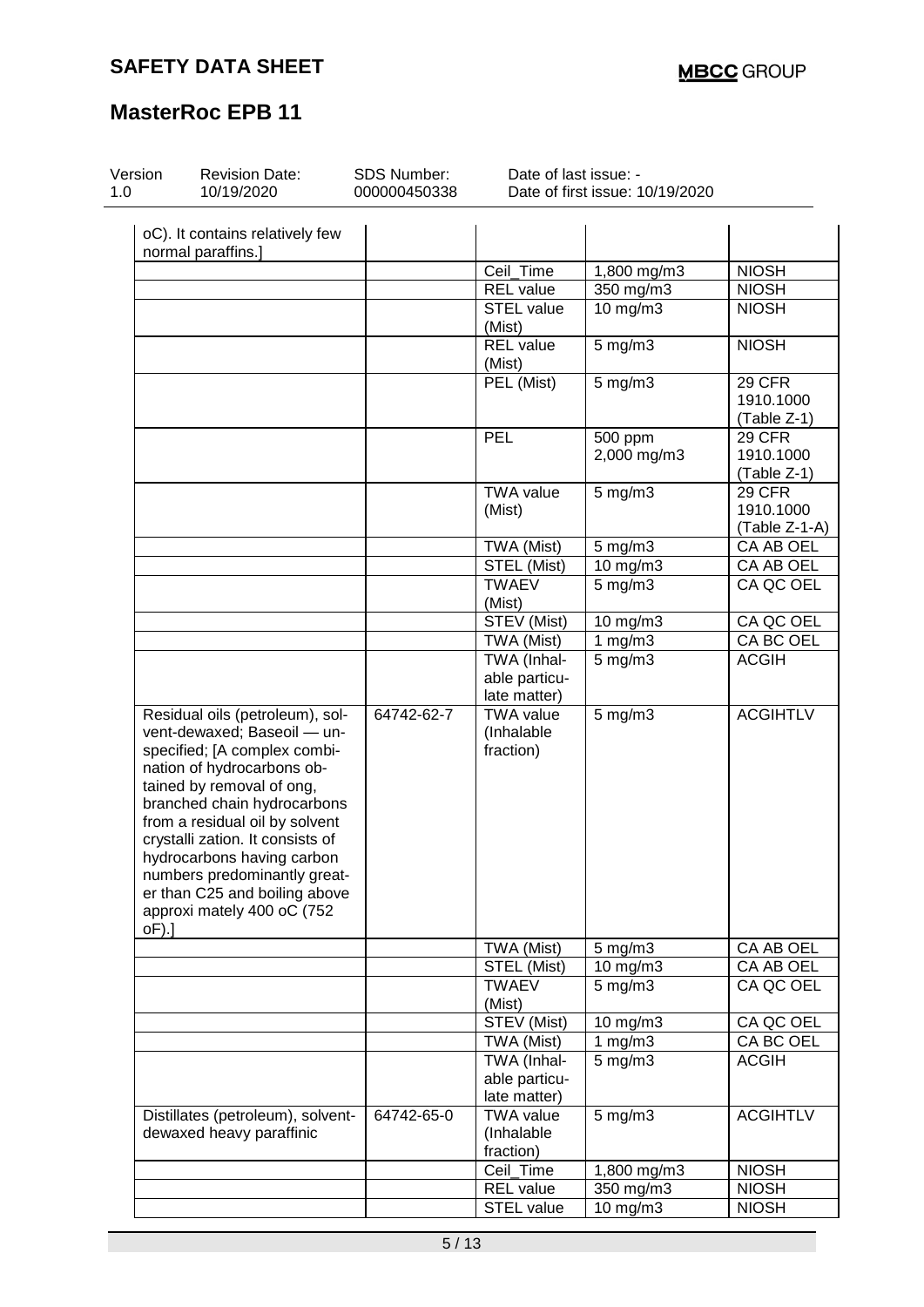| <b>Revision Date:</b><br>10/19/2020 |   | SDS Number:<br>000000450338     | Date of last issue: -                        | Date of first issue: 10/19/2020                                                                                                                                                                                             |                                             |
|-------------------------------------|---|---------------------------------|----------------------------------------------|-----------------------------------------------------------------------------------------------------------------------------------------------------------------------------------------------------------------------------|---------------------------------------------|
|                                     |   |                                 | (Mist)                                       |                                                                                                                                                                                                                             |                                             |
|                                     |   |                                 | <b>REL</b> value<br>(Mist)                   | $5$ mg/m $3$                                                                                                                                                                                                                | <b>NIOSH</b>                                |
|                                     |   |                                 | <b>PEL</b>                                   | 500 ppm<br>2,000 mg/m3                                                                                                                                                                                                      | <b>29 CFR</b><br>1910.1000<br>$(Table Z-1)$ |
|                                     |   |                                 | PEL (Mist)                                   | $5$ mg/m $3$                                                                                                                                                                                                                | 29 CFR<br>1910.1000<br>(Table Z-1)          |
|                                     |   |                                 | <b>TWA value</b><br>(Mist)                   | $5$ mg/m $3$                                                                                                                                                                                                                | 29 CFR<br>1910.1000<br>$(Table Z-1-A)$      |
|                                     |   |                                 | TWA (Mist)                                   | $5$ mg/m $3$                                                                                                                                                                                                                | CA AB OEL                                   |
|                                     |   |                                 | STEL (Mist)                                  | 10 mg/m3                                                                                                                                                                                                                    | CA AB OEL                                   |
|                                     |   |                                 | <b>TWAEV</b><br>(Mist)                       | $5$ mg/m $3$                                                                                                                                                                                                                | CA QC OEL                                   |
|                                     |   |                                 | STEV (Mist)                                  | 10 mg/m3                                                                                                                                                                                                                    | CA QC OEL                                   |
|                                     |   |                                 | TWA (Mist)                                   | $0.2$ mg/m $3$                                                                                                                                                                                                              | CA BC OEL                                   |
|                                     |   |                                 | TWA (Mist)                                   | 1 $mg/m3$                                                                                                                                                                                                                   | CA BC OEL                                   |
|                                     |   |                                 | TWA (Inhal-<br>able particu-<br>late matter) | $5$ mg/m $3$                                                                                                                                                                                                                | <b>ACGIH</b>                                |
| <b>Engineering measures</b>         | ÷ |                                 | No applicable information available.         |                                                                                                                                                                                                                             |                                             |
| Personal protective equipment       |   |                                 |                                              |                                                                                                                                                                                                                             |                                             |
| Respiratory protection              | ÷ |                                 |                                              | Wear respiratory protection if ventilation is inadequate.                                                                                                                                                                   |                                             |
| Hand protection                     |   |                                 |                                              |                                                                                                                                                                                                                             |                                             |
| Remarks                             |   |                                 | cause of great diversity of types.           | Wear impermeable chemical resistant protective gloves.<br>Manufacturer's directions for use should be observed be-                                                                                                          |                                             |
| Eye protection                      |   | Safety glasses                  |                                              |                                                                                                                                                                                                                             |                                             |
| Skin and body protection            |   | Protective suit                 |                                              |                                                                                                                                                                                                                             |                                             |
| Protective measures                 |   | rectly.<br>and safety practice. |                                              | Avoid contact with the skin, eyes and clothing.<br>No special measures necessary if stored and handled cor-<br>Handle in accordance with good building materials hygiene<br>Wearing of closed work clothing is recommended. |                                             |

#### **SECTION 9. PHYSICAL AND CHEMICAL PROPERTIES**

Appearance : paste

| Color |  |
|-------|--|
|-------|--|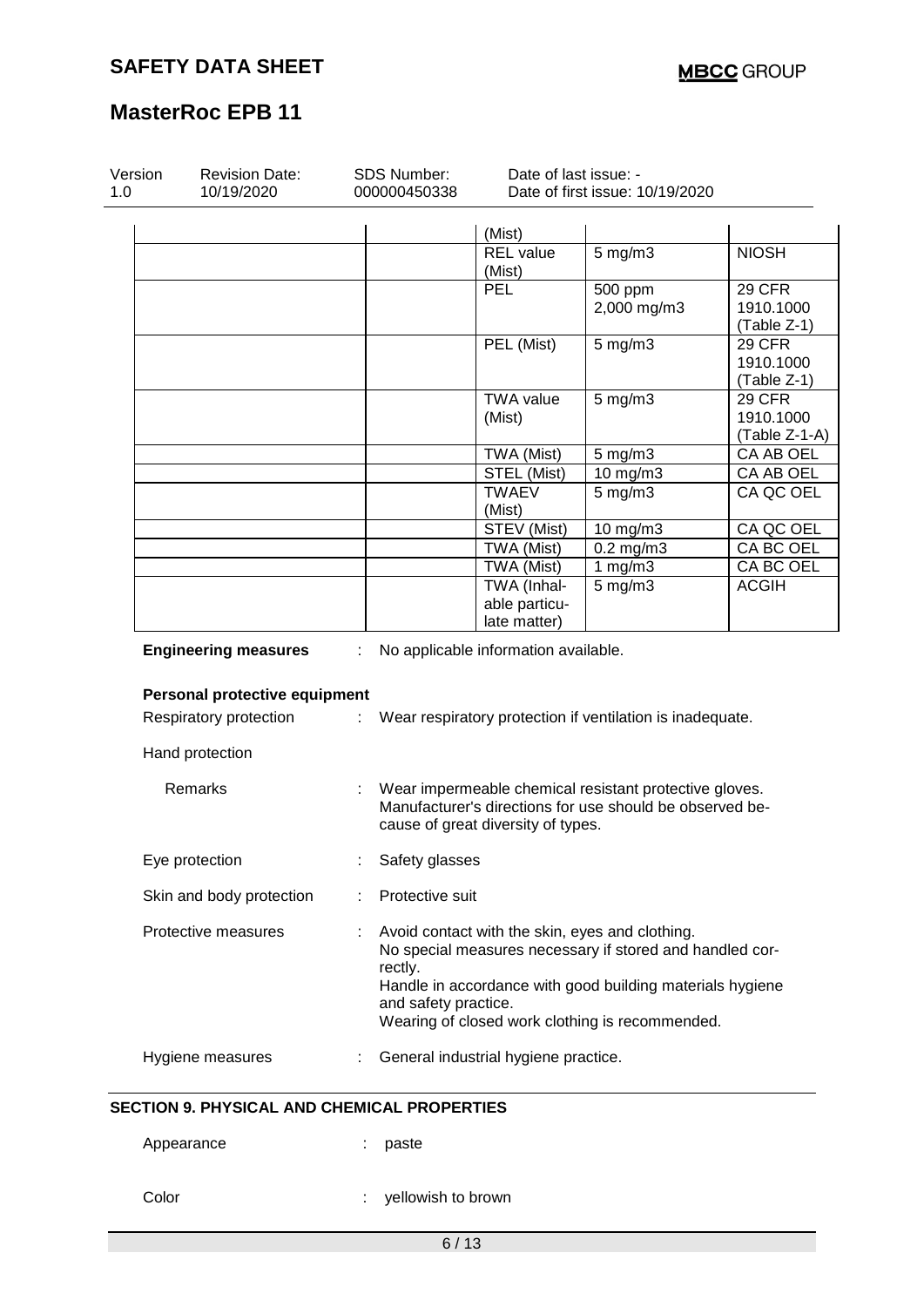| 1.0 | Version             | <b>Revision Date:</b><br>10/19/2020                 |                             | SDS Number:<br>000000450338    | Date of last issue: -<br>Date of first issue: 10/19/2020 |
|-----|---------------------|-----------------------------------------------------|-----------------------------|--------------------------------|----------------------------------------------------------|
|     |                     |                                                     |                             |                                |                                                          |
|     | Odor                |                                                     |                             | mineral oil-like               |                                                          |
|     |                     | <b>Odor Threshold</b>                               |                             | No data available              |                                                          |
|     |                     |                                                     |                             |                                |                                                          |
|     | pH                  |                                                     |                             | Not applicable                 |                                                          |
|     | Melting point       |                                                     | ÷                           |                                | No applicable information available.                     |
|     | Freezing point      |                                                     |                             |                                | No applicable information available.                     |
|     | Flash point         |                                                     |                             | >150 °C                        |                                                          |
|     |                     | Evaporation rate                                    |                             |                                | No applicable information available.                     |
|     |                     | Upper explosion limit / Upper<br>flammability limit | $\sim$                      |                                | No applicable information available.                     |
|     |                     | Lower explosion limit / Lower<br>flammability limit | $\mathcal{L}^{\mathcal{L}}$ |                                | No applicable information available.                     |
|     |                     | Vapor pressure                                      |                             |                                | No applicable information available.                     |
|     |                     | Relative vapor density                              |                             |                                | No applicable information available.                     |
|     |                     | Relative density                                    |                             |                                | No applicable information available.                     |
|     | Density             |                                                     |                             | approx. 1.0 g/cm3 (20 °C)      |                                                          |
|     | <b>Bulk density</b> |                                                     | ÷.                          | Not applicable                 |                                                          |
|     | Solubility(ies)     | Water solubility                                    |                             | immiscible $(20 °C)$           |                                                          |
|     |                     | Solubility in other solvents                        | -11                         |                                | No applicable information available.                     |
|     | octanol/water       | Partition coefficient: n-                           |                             | No data available              |                                                          |
|     |                     | Autoignition temperature                            | ÷                           | Not applicable                 |                                                          |
|     |                     | Decomposition temperature                           | ÷.                          | scribed/indicated.             | No decomposition if stored and handled as pre-           |
|     | Viscosity           | Viscosity, dynamic                                  |                             |                                | No applicable information available.                     |
|     |                     | Viscosity, kinematic                                |                             |                                | No applicable information available.                     |
|     |                     | <b>Explosive properties</b>                         |                             | Not explosive<br>Not explosive |                                                          |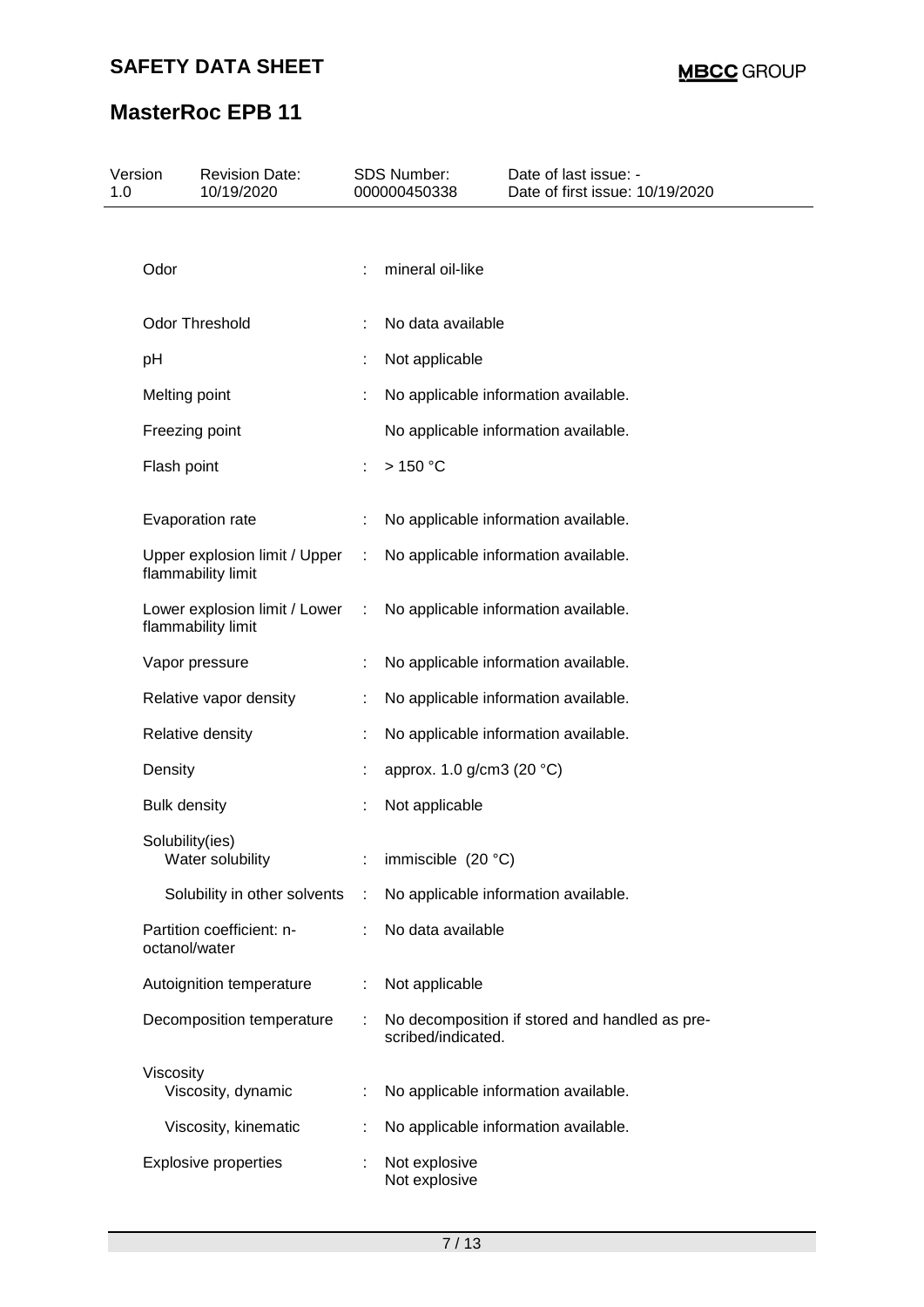| Version<br>1.0 |                                                               | <b>Revision Date:</b><br>10/19/2020 |   | <b>SDS Number:</b><br>000000450338                                                | Date of last issue: -<br>Date of first issue: 10/19/2020                              |  |  |
|----------------|---------------------------------------------------------------|-------------------------------------|---|-----------------------------------------------------------------------------------|---------------------------------------------------------------------------------------|--|--|
|                |                                                               | Oxidizing properties                |   | not fire-propagating                                                              |                                                                                       |  |  |
|                |                                                               | Sublimation point                   |   | No applicable information available.                                              |                                                                                       |  |  |
|                |                                                               | Molecular weight                    |   | No data available                                                                 |                                                                                       |  |  |
|                |                                                               | Metal corrosion rate                |   | No corrosive effect on metal.                                                     |                                                                                       |  |  |
|                | <b>SECTION 10. STABILITY AND REACTIVITY</b>                   |                                     |   |                                                                                   |                                                                                       |  |  |
|                | Reactivity                                                    |                                     |   | No decomposition if stored and applied as directed.                               |                                                                                       |  |  |
|                | Chemical stability<br>Possibility of hazardous reac-<br>tions |                                     |   |                                                                                   | No decomposition if stored and applied as directed.                                   |  |  |
|                |                                                               |                                     | ÷ |                                                                                   | Stable under recommended storage conditions.<br>No hazards to be specially mentioned. |  |  |
|                | Conditions to avoid                                           |                                     |   | See SDS section 7 - Handling and storage.                                         |                                                                                       |  |  |
|                |                                                               | Incompatible materials              | ÷ | Strong acids<br>Strong bases<br>Strong oxidizing agents<br>Strong reducing agents |                                                                                       |  |  |
|                | Hazardous decomposition<br>products                           |                                     | ÷ | as prescribed/indicated.                                                          | No hazardous decomposition products if stored and handled                             |  |  |

#### **SECTION 11. TOXICOLOGICAL INFORMATION**

### **Acute toxicity**

Not classified based on available information.

#### **Product:**

| Acute oral toxicity       | : Remarks: No applicable information available. |
|---------------------------|-------------------------------------------------|
| Acute inhalation toxicity | : Remarks: No applicable information available. |
| Acute dermal toxicity     | : Remarks: No applicable information available. |

#### **Skin corrosion/irritation**

Not classified based on available information.

### **Serious eye damage/eye irritation**

Not classified based on available information.

#### **Product:**

| Method         | Acute Eye Irritation/Corrosion.      |
|----------------|--------------------------------------|
| <b>Remarks</b> | Based on data from similar materials |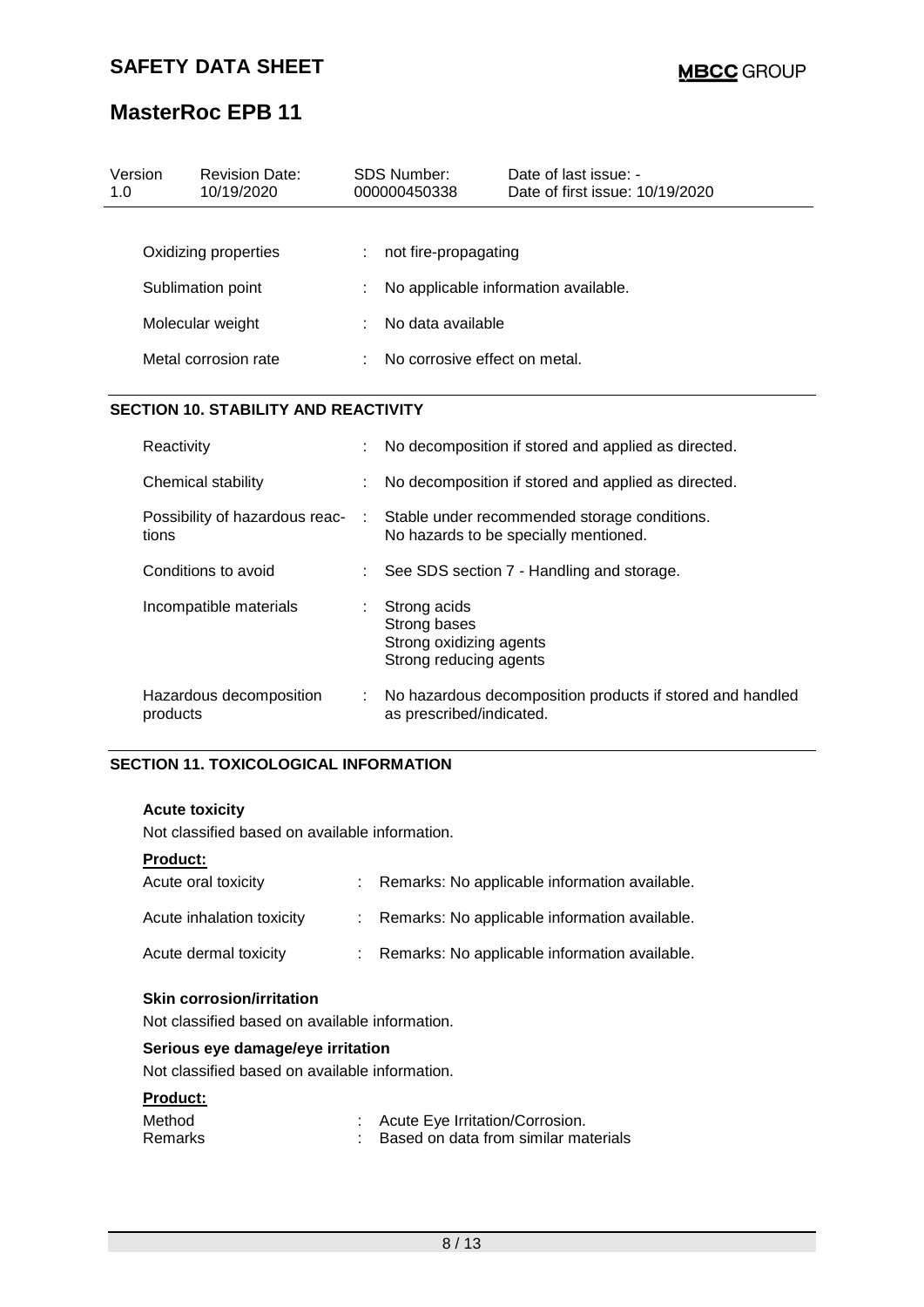| Version<br>1.0 |                                                                                    | <b>Revision Date:</b><br>10/19/2020                                             | <b>SDS Number:</b><br>000000450338 | Date of last issue: -<br>Date of first issue: 10/19/2020 |  |  |  |  |
|----------------|------------------------------------------------------------------------------------|---------------------------------------------------------------------------------|------------------------------------|----------------------------------------------------------|--|--|--|--|
|                |                                                                                    | <b>Respiratory or skin sensitization</b>                                        |                                    |                                                          |  |  |  |  |
|                | <b>Skin sensitization</b><br>Not classified based on available information.        |                                                                                 |                                    |                                                          |  |  |  |  |
|                | <b>Respiratory sensitization</b><br>Not classified based on available information. |                                                                                 |                                    |                                                          |  |  |  |  |
|                | <b>Germ cell mutagenicity</b><br>Not classified based on available information.    |                                                                                 |                                    |                                                          |  |  |  |  |
|                | Carcinogenicity<br>Not classified based on available information.                  |                                                                                 |                                    |                                                          |  |  |  |  |
|                |                                                                                    | <b>Reproductive toxicity</b><br>Not classified based on available information.  |                                    |                                                          |  |  |  |  |
|                |                                                                                    | <b>STOT-single exposure</b><br>Not classified based on available information.   |                                    |                                                          |  |  |  |  |
|                |                                                                                    | <b>STOT-repeated exposure</b><br>Not classified based on available information. |                                    |                                                          |  |  |  |  |
|                |                                                                                    | <b>Aspiration toxicity</b><br>Not classified based on available information.    |                                    |                                                          |  |  |  |  |
|                |                                                                                    | <b>Further information</b>                                                      |                                    |                                                          |  |  |  |  |
|                | <b>Product:</b><br>Remarks                                                         |                                                                                 | No data available                  |                                                          |  |  |  |  |

### **SECTION 12. ECOLOGICAL INFORMATION**

**Ecotoxicity** No data available

#### **Persistence and degradability**

No data available

#### **Bioaccumulative potential**

#### **Components:**

Distillates (petroleum), hydrotreated heavy naphthenic; Baseoil — unspecified; [A complex combination of hydrocarbons obtained by treating a petroleum fraction with hydrogen in the presence of a catalyst. It consists of hydrocarbons having carbon numbers predominantly in the range of C20 through C50 and produces a finished oil of at least 100 SUS at 100oF (19cSt at 40 oC). It contains relatively few normal paraffins.]**:**

Partition coefficient: noctanol/water : Remarks: No data available.

#### **Distillates (petroleum), solvent-dewaxed heavy paraffinic:**

| Partition coefficient: n- | Remarks: Study technically not feasible. |
|---------------------------|------------------------------------------|
| octanol/water             |                                          |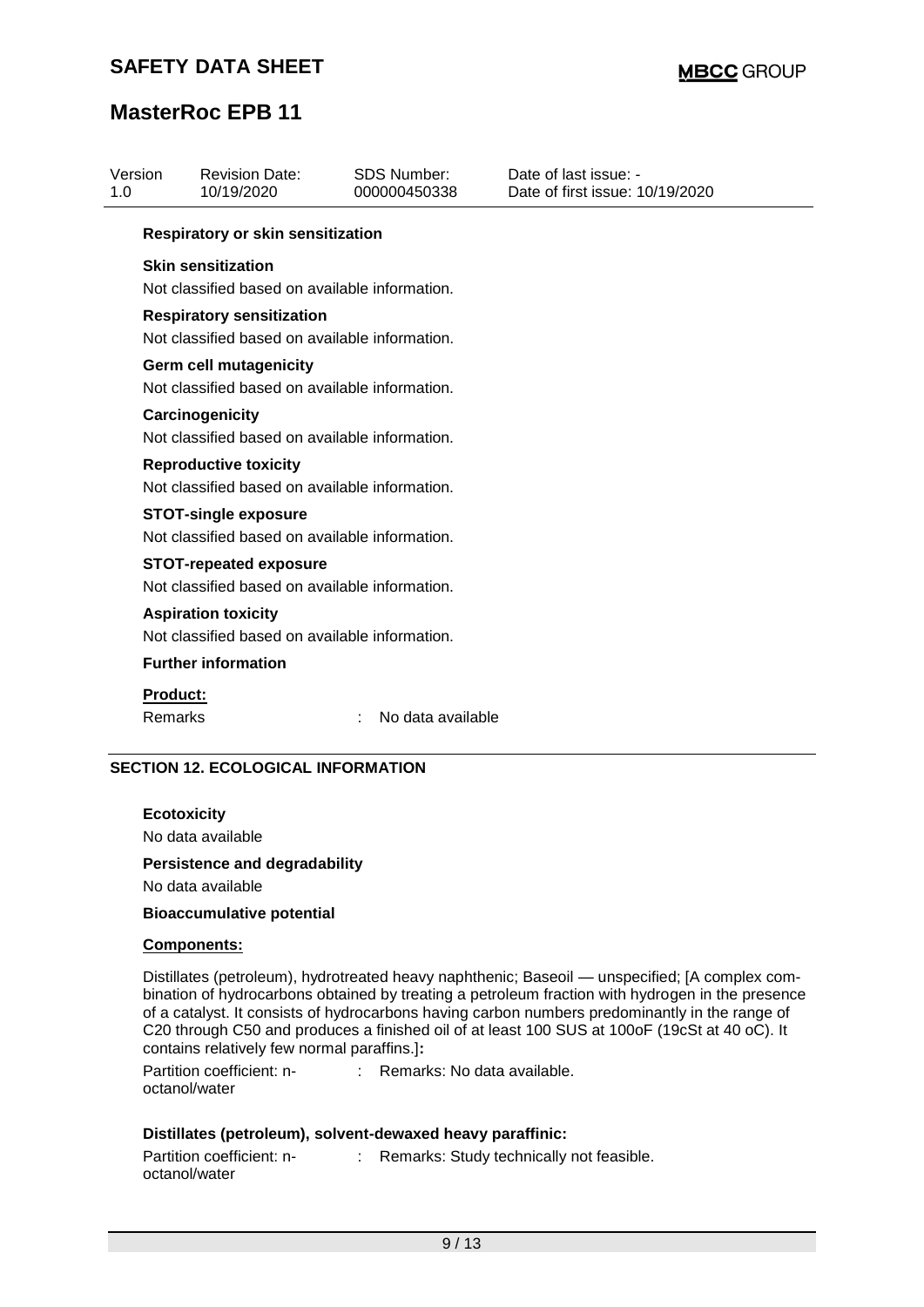| Version<br>1.0            | <b>Revision Date:</b><br>10/19/2020                   | SDS Number:<br>000000450338                              | Date of last issue: -<br>Date of first issue: 10/19/2020                                                                                                                                       |  |
|---------------------------|-------------------------------------------------------|----------------------------------------------------------|------------------------------------------------------------------------------------------------------------------------------------------------------------------------------------------------|--|
|                           | Zinc bis[O,O-bis(2-ethylhexyl)] bis(dithiophosphate): |                                                          |                                                                                                                                                                                                |  |
|                           | Partition coefficient: n-<br>octanol/water            | : $log Pow: 3.59 (22 °C)$<br>pH: 5<br>method<br>GLP: yes | Method: Partition coefficient (n-octanol/water), Shake-flask                                                                                                                                   |  |
|                           | <b>Mobility in soil</b>                               |                                                          |                                                                                                                                                                                                |  |
|                           | No data available<br>Other adverse effects            |                                                          |                                                                                                                                                                                                |  |
| <b>Product:</b><br>mation | Additional ecological infor-                          | harmful to aquatic organisms.<br>components.             | : There is a high probability that the product is not acutely<br>The product has not been tested. The statements on ecotoxi-<br>cology have been derived from the properties of the individual |  |

### **SECTION 13. DISPOSAL CONSIDERATIONS**

#### **Disposal methods**

| Waste from residues    | Dispose of in accordance with national, state and local regula-<br>tions.<br>Do not discharge into drains/surface waters/groundwater.<br>Disposal requirements are dependent on the hazard classifi-<br>cation and will vary by location and the type of disposal se-<br>lected.<br>Residues should be disposed of in the same manner as the<br>substance/product.<br>The use and processing of this product, or addition of other<br>constituents, may cause it to be considered a hazardous<br>waste. |
|------------------------|---------------------------------------------------------------------------------------------------------------------------------------------------------------------------------------------------------------------------------------------------------------------------------------------------------------------------------------------------------------------------------------------------------------------------------------------------------------------------------------------------------|
| Contaminated packaging | Contaminated packaging should be emptied as far as possible<br>and disposed of in the same manner as the sub-<br>stance/product.                                                                                                                                                                                                                                                                                                                                                                        |

#### **SECTION 14. TRANSPORT INFORMATION**

#### **International Regulations**

**UNRTDG** Not regulated as a dangerous good

### **IATA-DGR**

Not regulated as a dangerous good

#### **IMDG-Code**

Not regulated as a dangerous good

### **Transport in bulk according to Annex II of MARPOL 73/78 and the IBC Code** Not applicable for product as supplied.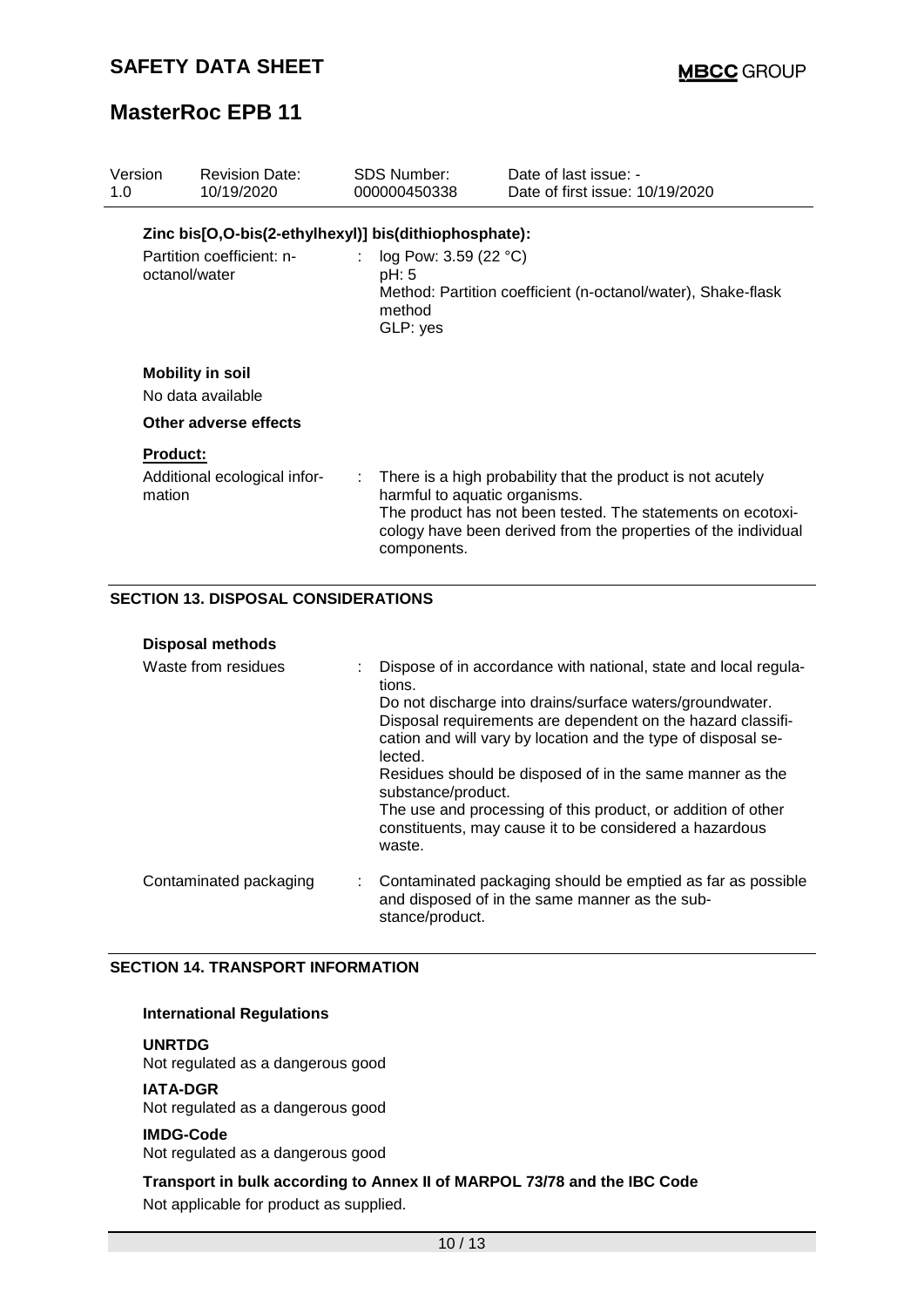| Version<br>1.0 | <b>Revision Date:</b><br>10/19/2020                                           |           | SDS Number:<br>000000450338  | Date of last issue: -<br>Date of first issue: 10/19/2020                                                                    |
|----------------|-------------------------------------------------------------------------------|-----------|------------------------------|-----------------------------------------------------------------------------------------------------------------------------|
|                | <b>Domestic regulation</b>                                                    |           |                              |                                                                                                                             |
|                | <b>TDG</b>                                                                    |           |                              |                                                                                                                             |
|                | Not regulated as a dangerous good                                             |           |                              |                                                                                                                             |
|                | <b>SECTION 15. REGULATORY INFORMATION</b>                                     |           |                              |                                                                                                                             |
|                |                                                                               |           |                              | The ingredients of this product are reported in the following inventories:                                                  |
|                | <b>DSL</b>                                                                    |           |                              | On the inventory, or in compliance with the inventory                                                                       |
|                |                                                                               |           |                              |                                                                                                                             |
|                |                                                                               |           |                              |                                                                                                                             |
|                | <b>SECTION 16. OTHER INFORMATION</b>                                          |           |                              |                                                                                                                             |
|                |                                                                               |           |                              |                                                                                                                             |
|                | Full text of other abbreviations                                              |           |                              |                                                                                                                             |
|                | 29 CFR 1910.1000 (Table Z- : OSHA - Table Z-1-A (29 CFR 1910.1000)<br>$1-A$ ) |           |                              |                                                                                                                             |
|                | 29 CFR 1910.1000 (Table Z-<br>1)                                              | $\sim$ 1. | 1910.1000                    | OSHA - Table Z-1 (Limits for Air Contaminants) 29 CFR                                                                       |
|                | <b>ACGIH</b>                                                                  |           |                              | USA. ACGIH Threshold Limit Values (TLV)                                                                                     |
|                | <b>ACGIHTLV</b>                                                               |           | threshold limit values (US)  | American Conference of Governmental Industrial Hygienists -                                                                 |
|                | CA AB OEL                                                                     |           | 2: OEL)                      | Canada. Alberta, Occupational Health and Safety Code (table                                                                 |
|                | CA BC OEL                                                                     |           |                              | Canada. British Columbia OEL                                                                                                |
|                | CA QC OEL                                                                     |           | borne contaminants           | Québec. Regulation respecting occupational health and safe-<br>ty, Schedule 1, Part 1: Permissible exposure values for air- |
|                | <b>NIOSH</b>                                                                  |           |                              | NIOSH Pocket Guide to Chemical Hazards (US)                                                                                 |
|                | 29 CFR 1910.1000 (Table Z-<br>1-A) / TWA value                                | ÷         |                              | Time Weighted Average (TWA):                                                                                                |
|                | 29 CFR 1910.1000 (Table Z-<br>$1)$ / PEL                                      | - 11      | Permissible exposure limit   |                                                                                                                             |
|                | <b>ACGIH / TWA</b>                                                            |           |                              | 8-hour, time-weighted average                                                                                               |
|                | <b>ACGIHTLV / TWA value</b>                                                   |           |                              | Time Weighted Average (TWA):                                                                                                |
|                | CA AB OEL / TWA                                                               |           |                              | 8-hour Occupational exposure limit                                                                                          |
|                | CA AB OEL / STEL                                                              |           |                              | 15-minute occupational exposure limit                                                                                       |
|                | CA BC OEL / TWA                                                               |           | 8-hour time weighted average |                                                                                                                             |
|                | CA BC OEL / STEL                                                              |           | short-term exposure limit    |                                                                                                                             |
|                | CA QC OEL / TWAEV                                                             |           |                              | Time-weighted average exposure value                                                                                        |

CA QC OEL / STEV : Short-term exposure value NIOSH / Ceil\_Time  $\hspace{1cm} : \hspace{1cm}$  Ceiling Limit Value and Time Period (if specified): NIOSH / REL value : Recommended exposure limit (REL): NIOSH / STEL value : Short Term Exposure Limit (STEL): AICS - Australian Inventory of Chemical Substances; ANTT - National Agency for Transport by

Land of Brazil; ASTM - American Society for the Testing of Materials; bw - Body weight; CMR - Carcinogen, Mutagen or Reproductive Toxicant; DIN - Standard of the German Institute for Standardisation; DSL - Domestic Substances List (Canada); ECx - Concentration associated with x% response; ELx - Loading rate associated with x% response; EmS - Emergency Schedule; ENCS - Existing and New Chemical Substances (Japan); ErCx - Concentration associated with x% growth rate response; ERG - Emergency Response Guide; GHS - Globally Harmonized System; GLP - Good Laboratory Practice; IARC - International Agency for Research on Cancer; IATA - International Air Transport Association; IBC - International Code for the Construction and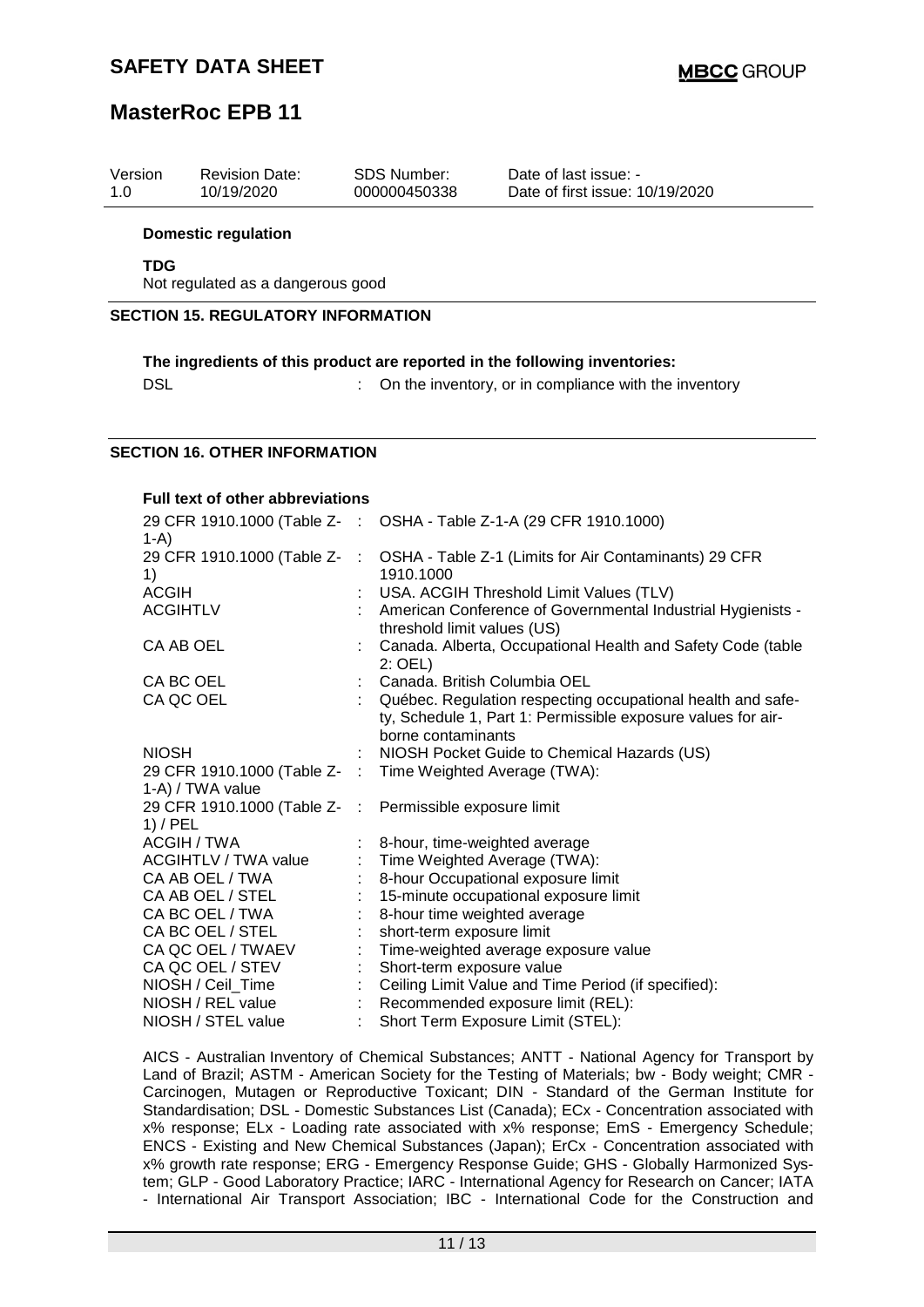| Version | <b>Revision Date:</b> | SDS Number:  | Date of last issue: -           |
|---------|-----------------------|--------------|---------------------------------|
| 1 O     | 10/19/2020            | 000000450338 | Date of first issue: 10/19/2020 |

Equipment of Ships carrying Dangerous Chemicals in Bulk; IC50 - Half maximal inhibitory concentration; ICAO - International Civil Aviation Organization; IECSC - Inventory of Existing Chemical Substances in China; IMDG - International Maritime Dangerous Goods; IMO - International Maritime Organization; ISHL - Industrial Safety and Health Law (Japan); ISO - International Organisation for Standardization; KECI - Korea Existing Chemicals Inventory; LC50 - Lethal Concentration to 50 % of a test population; LD50 - Lethal Dose to 50% of a test population (Median Lethal Dose); MARPOL - International Convention for the Prevention of Pollution from Ships; n.o.s. - Not Otherwise Specified; Nch - Chilean Norm; NO(A)EC - No Observed (Adverse) Effect Concentration; NO(A)EL - No Observed (Adverse) Effect Level; NOELR - No Observable Effect Loading Rate; NOM - Official Mexican Norm; NTP - National Toxicology Program; NZIoC - New Zealand Inventory of Chemicals; OECD - Organization for Economic Co-operation and Development; OPPTS - Office of Chemical Safety and Pollution Prevention; PBT - Persistent, Bioaccumulative and Toxic substance; PICCS - Philippines Inventory of Chemicals and Chemical Substances; (Q)SAR - (Quantitative) Structure Activity Relationship; REACH - Regulation (EC) No 1907/2006 of the European Parliament and of the Council concerning the Registration, Evaluation, Authorisation and Restriction of Chemicals; SADT - Self-Accelerating Decomposition Temperature; SDS - Safety Data Sheet; TCSI - Taiwan Chemical Substance Inventory; TDG - Transportation of Dangerous Goods; TSCA - Toxic Substances Control Act (United States); UN - United Nations; UNRTDG - United Nations Recommendations on the Transport of Dangerous Goods; vPvB - Very Persistent and Very Bioaccumulative; WHMIS - Workplace Hazardous Materials Information System

Revision Date : 10/19/2020

We support worldwide Responsible Care® initiatives. We value the health and safety of our employees, customers, suppliers and neighbors, and the protection of the environment. Our commitment to Responsible Care is integral to conducting our business and operating our facilities in a safe and environmentally responsible fashion, supporting our customers and suppliers in ensuring the safe and environmentally sound handling of our products, and minimizing the impact of our operations on society and the environment during production, storage, transport, use and disposal of our products.

IMPORTANT: WHILE THE DESCRIPTIONS, DESIGNS, DATA AND INFORMATION CONTAINED HEREIN ARE PRESENTED IN GOOD FAITH AND BELIEVED TO BE ACCURATE , IT IS PROVIDED FOR YOUR GUIDANCE ONLY. BECAUSE MANY FACTORS MAY AFFECT PROCESSING OR APPLICATION/USE, WE RECOMMEND THAT YOU MAKE TESTS TO DETERMINE THE SUITABILITY OF A PRODUCT FOR YOUR PARTICULAR PURPOSE PRIOR TO USE. NO WARRANTIES OF ANY KIND, EITHER EXPRESSED OR IMPLIED, INCLUDING WARRANTIES OF MERCHANTABILITY OR FITNESS FOR A PARTICULAR PURPOSE, ARE MADE REGARDING PRODUCTS DESCRIBED OR DESIGNS, DATA OR INFORMATION SET FORTH, OR THAT THE PRODUCTS, DESIGNS, DATA OR INFORMATION MAY BE USED WITHOUT INFRINGING THE INTELLECTUAL PROPERTY RIGHTS OF OTHERS. IN NO CASE SHALL THE DESCRIPTIONS, INFORMATION, DATA OR DESIGNS PROVIDED BE CONSIDERED A PART OF OUR TERMS AND CONDITIONS OF SALE. FURTHER, YOU EXPRESSLY UNDERSTAND AND AGREE THAT THE DESCRIPTIONS, DESIGNS, DATA, AND INFORMATION FURNISHED BY OUR COMPANY HEREUNDER ARE GIVEN GRATIS AND WE ASSUME NO OBLIGATION OR LIABILITY FOR THE DESCRIPTION, DESIGNS, DATA AND INFORMATION GIVEN OR RESULTS OBTAINED, ALL SUCH BEING GIVEN AND ACCEPTED AT YOUR RISK.

CA / EN